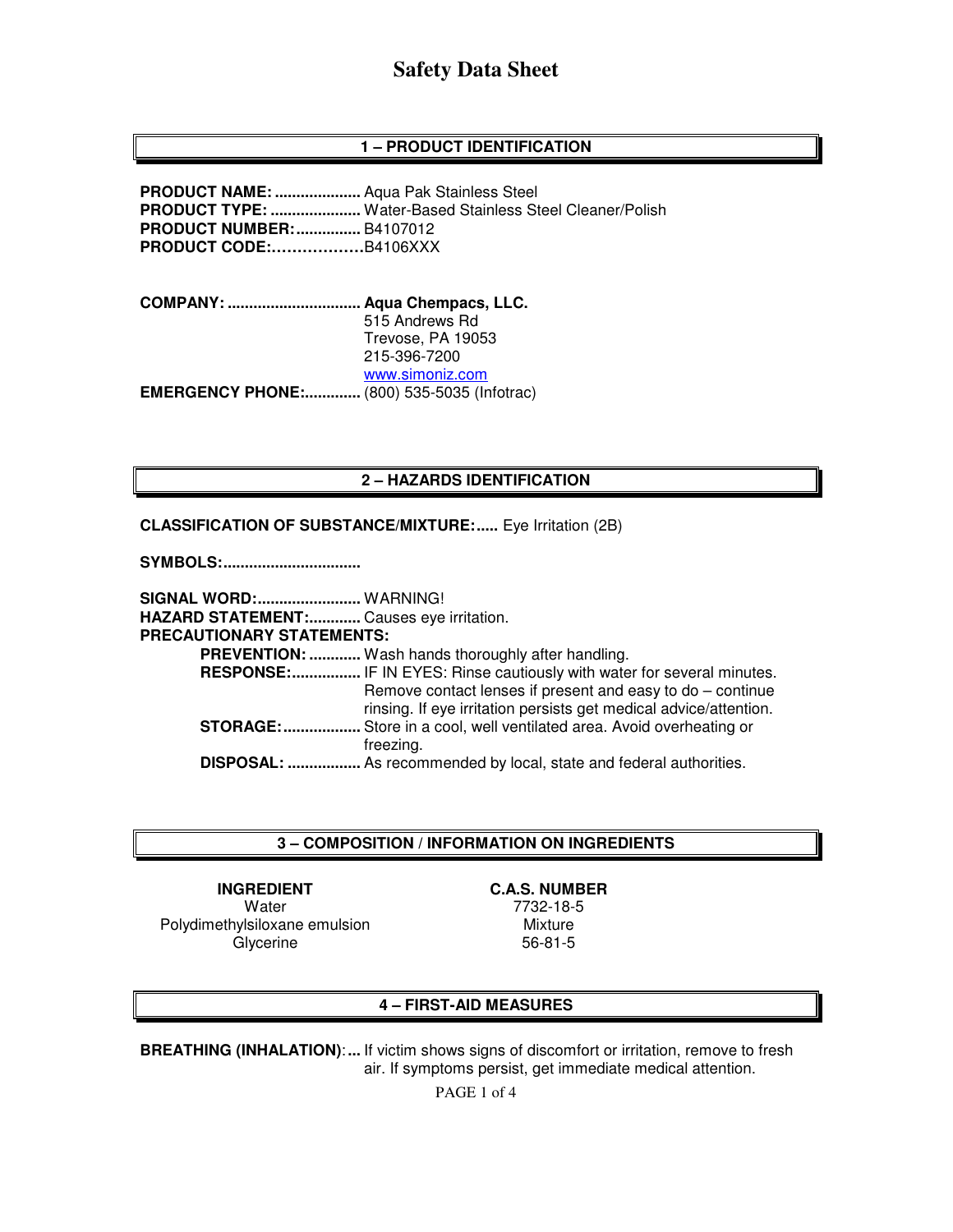# **Safety Data Sheet**

| SWALLOWING (INGESTION): . DO NOT INDUCE VOMITING! Drink a large quantity of water or                                                                                               |
|------------------------------------------------------------------------------------------------------------------------------------------------------------------------------------|
| milk. Do not attempt to give liquids to an unconscious person.                                                                                                                     |
| Get immediate medical attention!                                                                                                                                                   |
|                                                                                                                                                                                    |
| minutes. If irritation persists, consult a physician.                                                                                                                              |
| <b>SKIN (DERMAL): </b> Flush from skin and clothing with large amounts of fresh water. If<br>irritation persists, consult physician. Wash contaminated clothing<br>before wearing. |
|                                                                                                                                                                                    |

# **5 – FIRE-FIGHTING MEASURES**

**FLASHPOINT: ...........................** This product is non-flammable.

**EXTINGUISHING MEDIA:.........** This product is non-flammable. Use extinguishing media suitable for materials already burning.

**SPECIAL FIRE FIGHTING PROCEDURES: ............** Firefighters working in areas where this product is present should be equipped with an approved, fully enclosed SCBA.

**UNUSUAL FIRE AND EXPLOSION HAZARDS: ......** None known.

# **6 – ACCIDENTAL RELEASE MEASURES**

**SPILL PROCEDURES: .............** Dike to prevent spillage into streams or sewer systems. Consult local, state and federal authorities.

**WASTE DISPOSAL: .................** As recommended by local, state and federal authorities.

# **7 – HANDLING and STORAGE**

**STORAGE: ................................** Store in a cool, well ventilated area. Avoid overheating or freezing. **HANDLING: ...............................** Do not place this product in an unmarked container. Avoid eye contact. Spilled material is slippery.

# **8 – EXPOSURE CONTROLS / PERSONAL PROTECTION**

**RESPIRATORY PROTECTION: Not usually needed. Vapors not normally harmful. PROTECTIVE CLOTHING:.......** Special protection not usually needed. Wear eye protection if product is likely to splash. **ADDITIONAL MEASURES: ......** Do not place this product in an unmarked container. Avoid eye contact. Spilled material is slippery.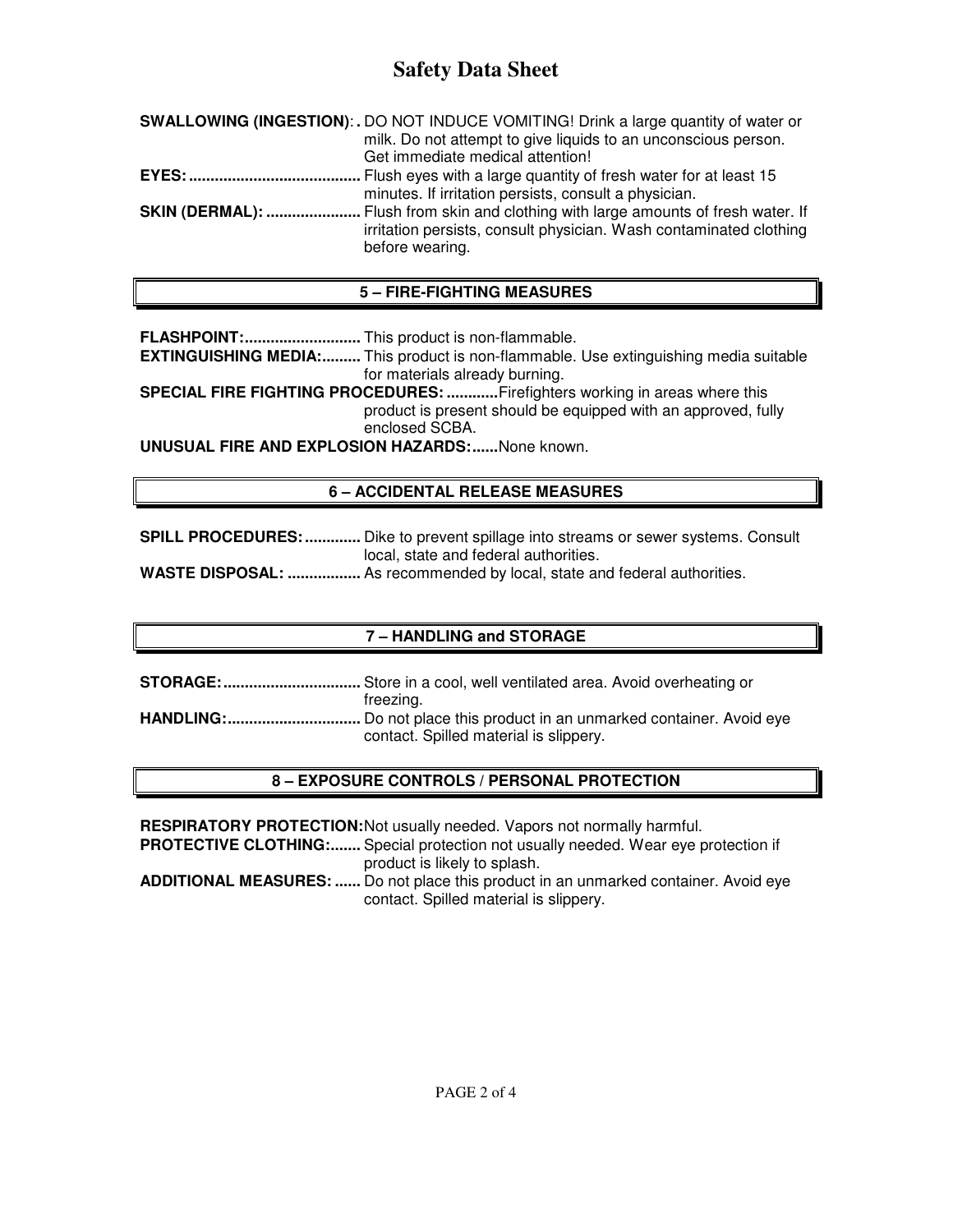# **Safety Data Sheet**

## **INGREDIENT C.A.S. NUMBER PEL**

Polydimethylesiloxane emulsion Mixture No limits established Glycerine 56-81-5 No limits established

Water **1988** Water 1989 **Water** 7732-18-5 No limits established

#### **9 – PHYSICAL / CHEMICAL PROPERITES**

**APPEARANCE & ODOR: .........** White opaque liquid, leather scented. **ODOR THRESHOLD: ...............** N/A **pH: .............................................** 5.0-6.0 **MELTING POINT: .....................** 210 degrees F. **FREEZING POINT: ...................** N/A **BOILING POINT:.......................** 210 degrees F. **BOILING POINT RANGE:......... N/A FLASHPOINT: ...........................** This product is non-flammable. **EVAPORATION RATE: .............. N/A FLAMMABILITY (solid/gas):....** N/A **EXPLOSION LIMITS: ................** N/A **VAPOR PRESSURE: ................** N/A **VAPOR DENSITY (AIR=1): .......** Greater than 1. **SPECIFIC GRAVITY: ................** 1.00 **SOLUBILITY IN WATER: .........** Completely soluble. **PARTITION COEFFICIENT: .....** N/A **AUTO-IGNITION TEMPERATURE: ..........................** N/A **DECOMPOSITION TEMPERATURE: ......................** N/A **VISCOSITY: ..............................** Water thin

### **10 – STABILITY and REACTIVITY**

**STABILITY: ...............................** Stable under normal conditions. **HAZARDOUS DECOMP.: .........** This product not known to polymerize. **INCOMPATIBILITY: ..................** Do not mix with other chemicals.

### **11 – TOXICOLOGICAL INFORMATION**

**ROUTE(S) OF ENTRY: .............** Ingestion. Not likely to be inhaled in dangerous amounts. **LISTED CARCINOGEN: ...........** None over 0.1%. **MEDICAL CONDITION AGGRAVATED: ..................** May aggravate pre-existing dermatitis. **INHALATION: ............................** Not likely to be inhaled in hazardous amounts. Maintain adequate ventilation in the work area. **INGESTION: ..............................** This material can cause irritation to the stomach and esophagus if ingested. **EYES: ........................................** May cause eye irritation. **SKIN (DERMAL): ........................** Not likely to irritate. Prolonged exposure to undiluted product may cause irritation. **ACUTE TOXICITY\* (ORAL):…… .............................** >2000 mg/kg **ACUTE TOXICITY\* (DERMAL):.. .............................** >2000 mg/kg

PAGE 3 of 4